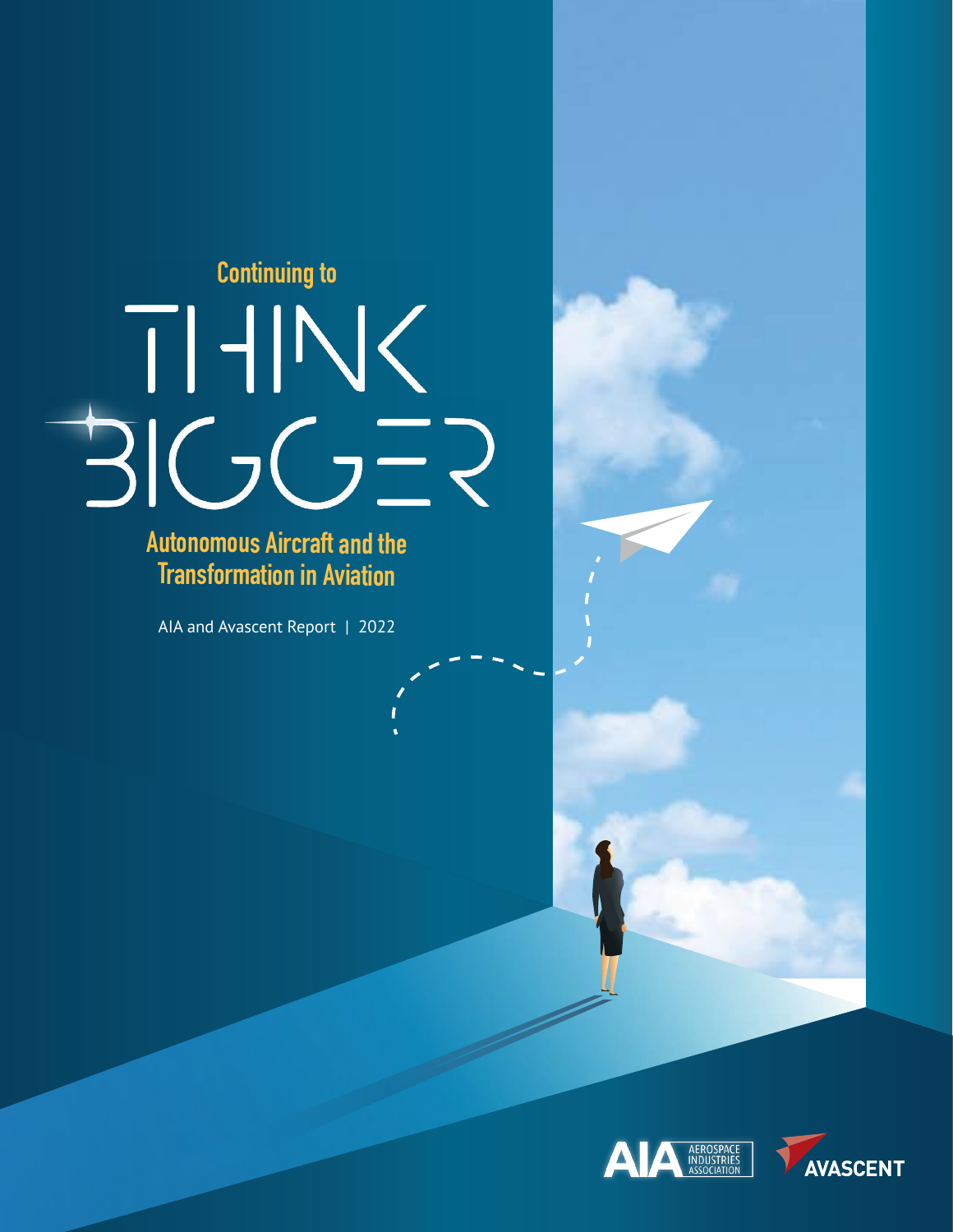#### **About AIA**

The Aerospace Industries Association of America (AIA) is the premier trade association representing the nation's leading aerospace and defense manufacturers and suppliers and is the authoritative voice on issues of civil and commercial space, commercial aviation, defense and security and national airspace systems. For nearly 100 years, AIA has been the industry voice shaping the policies that matter most to our members. AIA's expertise represents the interests of manufacturers and suppliers of civil, military, and business aircraft, helicopters, unmanned aerial systems, space systems, aircraft engines, missiles, materiel, and related components, equipment, services, and information technology.

#### **About AVASCENT**

Avascent is the leading strategy and management consulting firm with more than 30 years' experience supporting corporate leaders, investors and government stakeholders in the aerospace, defence, security, and public services markets. Working with corporate leaders and financial investors, Avascent delivers sophisticated, fact-based solutions in the areas of strategic growth, value capture, and mergers and acquisition support. With deep sector expertise, analytically rigorous consulting methodologies, and a uniquely flexible service model, Avascent provides clients with the insights and advice they need to succeed in dynamic customer environments.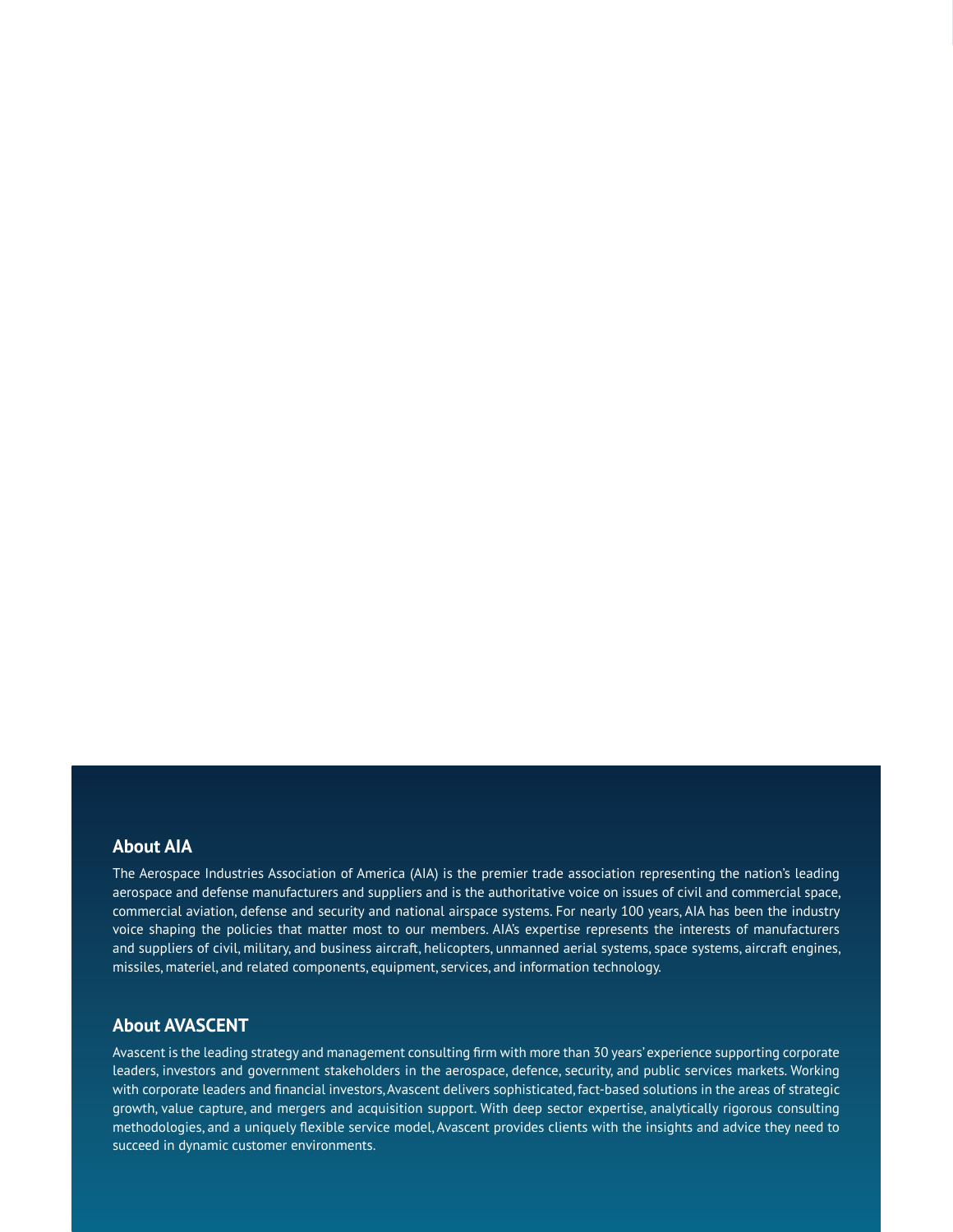# **Continuing to Think Bigger: Autonomous Aircraft and the Transformation in Aviation**

AIA and Avascent Report

Autonomous aircraft often evoke images of quadcopters buzzing overhead or military systems operating in places far outside the United States. While these aircraft were the origins of the market and bedrocks of expansion, a different revolution in autonomy is now arriving. The next chapter features the advent of autonomous aircraft that are set to change the shape of our daily lives. Expanding on America's longstanding leadership in global aviation, U.S. companies are building large commercial aircraft that will lead to substantial economic activity and quality job creation.

First called out in AIA and Avascent's 2018 report "Think Bigger: Large Unmanned Systems and the Next Major Shift in Aviation," the development and usage of autonomous aircraft has rapidly grown since then. Milestone technological achievements have propelled growth but are not the sole reasons for it. From rising air cargo demand to labor dynamics, macro trends firmly underscore the imperative for autonomous aircraft. The COVID-19 pandemic – with its impact on mobility and e-commerce – has reinforced broader trends already set in motion.

# "The challenge as the market matures is not only to continue to think bigger, but to intentionally act with unity, conviction, and precision."

Autonomous aircraft activity has moved upward in recent years, as evidenced by the arrival of dozens of new entrants that are vying to disrupt air transportation. Building on this early momentum, the market is primed for breakthrough growth, resulting in nearly \$325 billion in spending from 2022 through 2040. Nearly 100,000 jobs are projected to exist in 2040 as a direct result. These quality jobs build on America's longstanding legacy of aerospace and software engineering, positioning the country for the next century of leadership in both.

Underneath this topline growth there are notable activities taking place. Thanks in part to growing e-commerce demand, cargo use cases will expand at a significant rate and offer substantial expansion potential. Passenger aircraft bring strong long-term growth opportunity but will lag other use cases, most likely not arriving at scale until at least well into the next decade after others are more widely adopted.

Innovators – both in government and industry – have led the way with advances that build on proven technologies. Investors have committed to the promise of this technology, underscoring the importance of steadfast private sector support. The U.S. government has taken important steps – such as remote ID, operations over people, and the FAA's establishment of the Beyond Visual Line-of-Sight Operations Aviation Rulemaking Committee (BVLOS ARC) – to ensure safety and progress.

Government and industry have answered the call to think bigger. This joint commitment is reflected by the growth in demand for autonomous aircraft and the critical jobs required to support their ecosystem. The challenge as the market matures is not only to continue to think bigger, but to intentionally act with unity, conviction, and precision.

It is crucial for government and industry stakeholders to consolidate gains of the recent past and align behind a policy and regulatory map for autonomous aircraft. Building such an outlook will ensure that long-term goals are clearly articulated and the paths to achieve them are well understood by all. This understanding will enable government and industry to most appropriately channel aircraft and infrastructure investments. Continued policy actions are essential to translate vision and investments into reality.

The public and private sectors must now move quickly and in harmony. Doing so will be essential to keep pace with technology advancements, build appropriate capacity for long-term growth, and stay ahead of looming macro dynamics. Economic expansion, social benefits, and security – as well as U.S. aviation leadership – depend on it.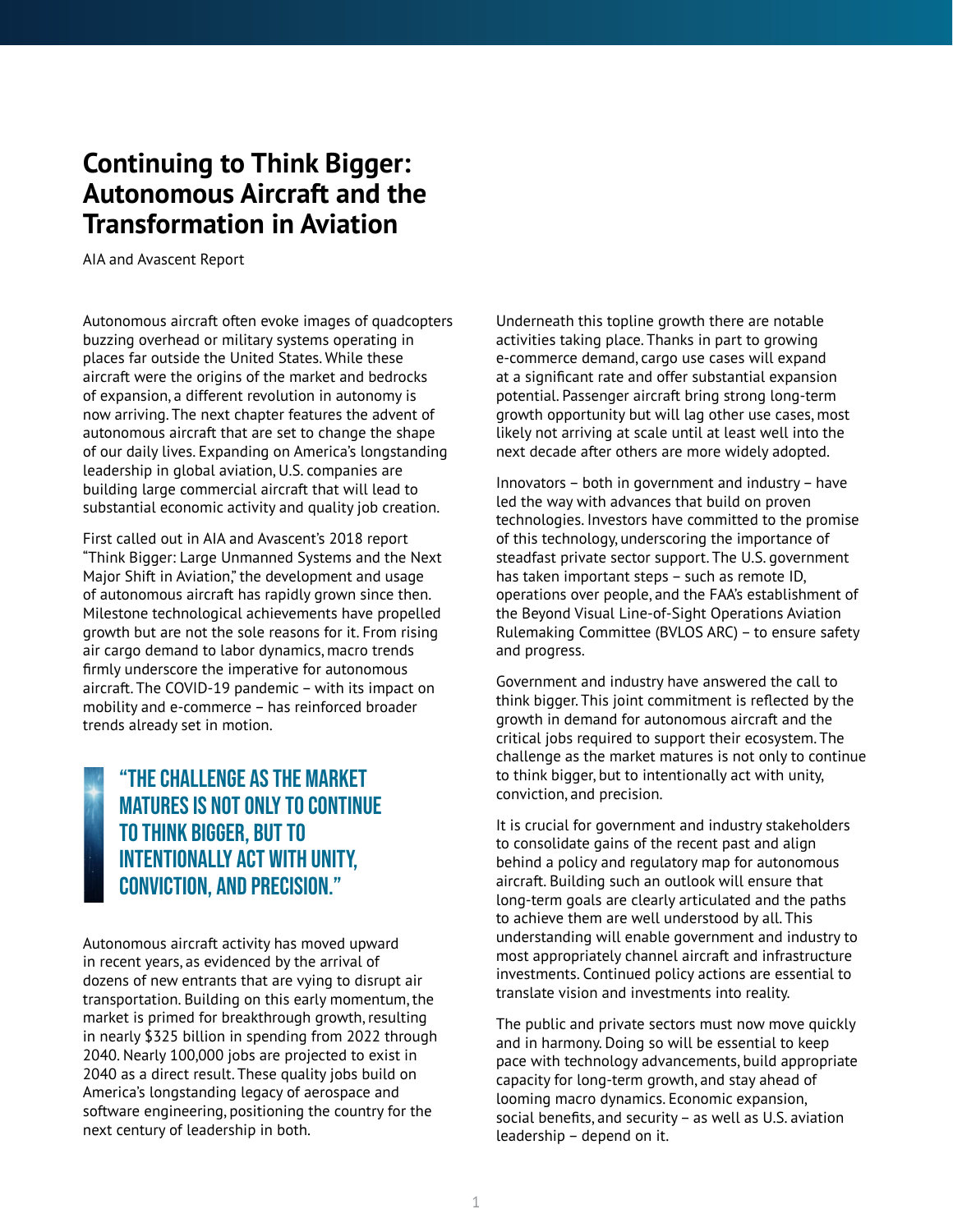#### **(Re)defining Autonomy**

Autonomy is a term often used, but not always with a common interpretation. It is not a binary on/off switch, but rather it is a capability trade space in which aircraft operate at the intersection of human and machine control. On one end of this spectrum are the automated aircraft of today. These aircraft independently execute important yet relatively mundane functions, while onboard pilots ultimately maintain control of crucial decisions. On the other end of the trade space are theoretical aircraft that may not arrive for many decades but independently make most – if not all – critical decisions. Within this continuum is the zone in which large autonomous aircraft of tomorrow will thrive. This could include operations in which a remote pilot manages one aircraft, or eventually, perhaps several at the same time. The possibilities are only limited by imagination, and the potential for greater efficiencies is significant.<br>**Figure 20** 

| <b>AUTONOMY TRADE SPACE</b>                                                         |                                                                                                       |                                                                               |  |
|-------------------------------------------------------------------------------------|-------------------------------------------------------------------------------------------------------|-------------------------------------------------------------------------------|--|
| 2021-2040+                                                                          |                                                                                                       |                                                                               |  |
| <b>AUTOMATION</b><br><b>AUGMENTED HUMAN CONTROL</b>                                 | <b>NEAR-TERM AUTONOMY TRADE SPACE:</b><br>ADVANCED AUTOMATION AND<br><b>HUMAN SUPERVISED AUTONOMY</b> | <b>FULLY AUTONOMOUS</b><br><b>AIRCRAFT MAKES CRITICAL</b><br><b>DECISIONS</b> |  |
| Aircraft:                                                                           | Aircraft:                                                                                             | Aircraft:                                                                     |  |
| Perform relatively mundane<br>functions independent of humans                       | " Operate with human supervision, but can make<br>some critical decisions independently               | Independently make critical decisions<br>Pilots:                              |  |
| Pilots:                                                                             | Pilots:                                                                                               | ■ Remotely operate an aircraft                                                |  |
| Always on aircraft to perform<br>critical functions and make<br>important decisions | Remotely operate an aircraft, with control over<br>all onboard functions                              | ■ Remotely manage multiple aircraft<br>Remain on aircraft, depending on use   |  |
|                                                                                     | ■ Remain on aircraft, depending on use case                                                           | case                                                                          |  |

Recent technology advances in areas such as detect and avoid sensors, secure data links, and computing power are driving the shift to increasing autonomy. As technologies such as onboard processing and artificial intelligence **Figure 1b: Definition of Autonomous Aircraft** progress, the autonomous functions of aircraft will further expand.

| LARGE AUTONOMOUS AIRCRAFT WEIGHT CLASS |                                                                                                |  |
|----------------------------------------|------------------------------------------------------------------------------------------------|--|
| <b>MTOW</b> *                          | <b>EXAMPLE AIRCRAFT</b>                                                                        |  |
| 200-7,999 lbs.                         | • Small and medium remotely piloted aircraft<br>Advanced Air Mobility (AAM) aircraft           |  |
| 8,000-45,999lbs.                       | ■ Large turboprop aircraft<br>■ Regional jets                                                  |  |
| 46,000+ lbs.                           | ■ Narrowbody commercial air transport aircraft<br>■ Widebody commercial air transport aircraft |  |

\*Maximum Takeoff Weight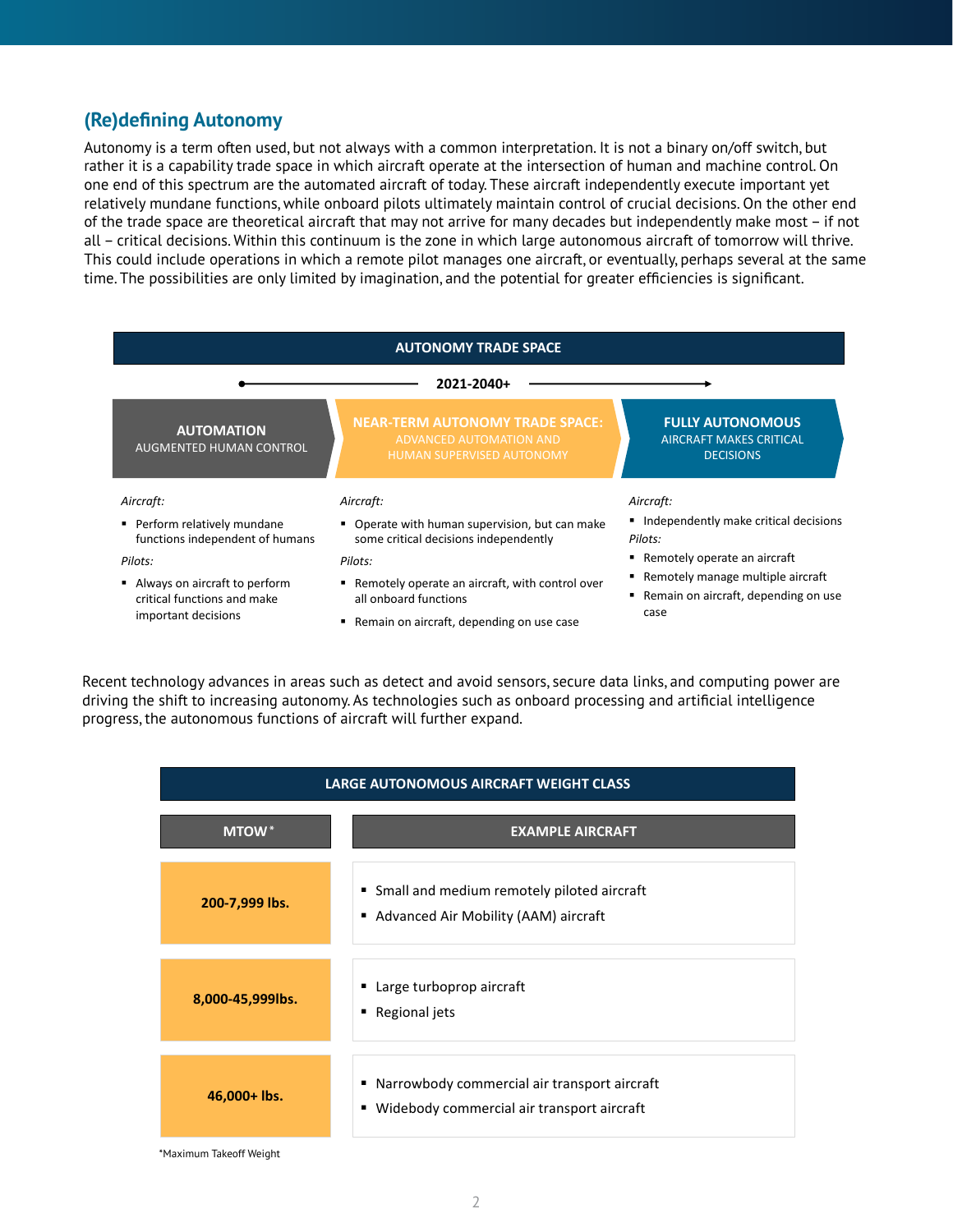These advances in technology must ultimately enable trust as much as form and function. The public must be confident that aircraft will operate as instructed and intended. This trust will be solidified not only through technological progress and safety protocols, but also with broader societal understanding and acceptance. This will not happen immediately and is a key reason – in addition to technology and safety – that autonomy is a trade space defined by varying degrees of task automation and decision-making capabilities.

Size and associated use cases will help determine the autonomy continuum in which future aircraft operate. Most aircraft today include some degree of automation, with widespread research, development, prototyping, and testing activities related to greater autonomy.

### **Catalyzing Change**

Autonomous aircraft will not be luxury goods or one-off technology novelties. They aim to provide indispensable capabilities that address real world challenges and enable greater prosperity in a rapidly changing world. With autonomy, future American society will be better equipped to expand opportunities and combat looming pressures.

attows afferate to operate more fre<del>d</del><br>better address changing demands. Macro dynamics reinforce the need for aircraft that move people and transport goods in new ways. By augmenting onboard and offboard pilots, autonomy allows aircraft to operate more freely and efficiently to

Underlying air cargo demand – as evidenced by domestic revenue ton-miles – has consistently grown since 2011, and passengers are swiftly returning following the COVID-19 downturn. Remote and flexible work arrangements are set to drive ongoing shifts to areas outside major metropolitan hubs, creating potential need for expanded cargo and traveler access.

Changing labor dynamics have emerged across various sectors, and aviation is no exception to this broader trend. The prospect of future pilot shortages loomed even prior to the pandemic, but with air travel demand returning it is now once again an important consideration. Autonomous aircraft are one way to address this by augmenting existing pilots and supporting fewer days away from home as well as more predictable workdays.

#### **Accelerating Demand and Unlocking Opportunity**

Buoyed by macro drivers, spending on autonomous aircraft is poised for dramatic growth over the next two decades. Across passenger, cargo, and industrial use cases the market is expected to total about \$325 billion from 2022 to 2040. The market will expand at a nearly 25% compound annual growth rate (CAGR) over that period.

This growth is underpinned by core aviation capabilities and technology advances that are expected to further

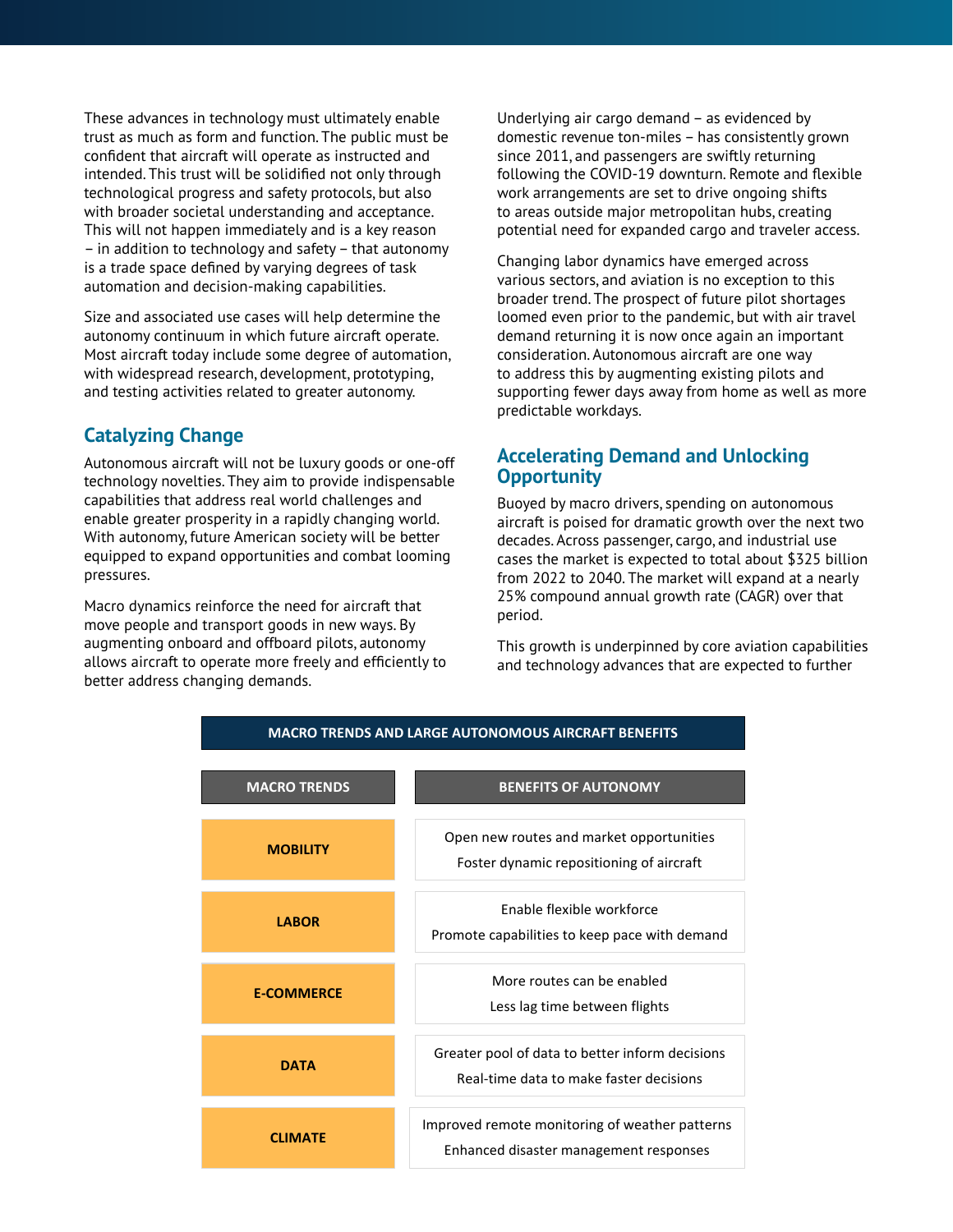improve. Recent technology demonstrations – such as flights of remotely piloted turboprop aircraft – have proven that these increasingly capable aircraft will soon be ready for operations at greater scale.

Investment has both propelled and followed these proven technology advances. A plethora of startup companies have received significant funding for autonomous aircraft and closely related technologies. While startups have formed, longstanding aviation companies are investing in the promise of this new area, and high-quality jobs are following.

## "Across passenger, cargo, and industrial use cases the market is expected to total about \$325 billion from 2022 to 2040. The market will expand at a nearly 25% compound annual growth rate (CAGR) over that period."

Autonomous aircraft adoption is set to take place across three primary use cases: industrial, cargo, and passenger. The timing and pace of growth will vary for each, with industrial applications setting the stage for scenarios involving cargo and ultimately passengers. First adopters will focus on operating scenarios that are "dull, dirty, and dangerous" and pose limited **Figure 3: Use Case, and J. Since Adoptive 2: Use Case Adoptive** Address Trisk to humans either onboard the aircraft or on the

ground. Passenger aircraft will arrive later at scale and may continue to have the option for an onboard pilot to help ensure passenger comfort and safety redundancies.

Adoption of autonomy is likely to happen first within the relatively smaller classes of large aircraft (e.g., turboprops, regional jets) before more widely scaling to even larger aircraft. Given the current phase of market development, growth across all uses may both accelerate or slow depending on how government and industry set the stage for further expansion.

#### *Industrial Use Case: First Things First*

Building on technology originally developed for the defense sector, industrial use cases have constituted the first wave of autonomous aircraft. Although quadcopters and small systems have their place for certain straightforward situations, larger aircraft are essential for more complex operations that involve sophisticated imaging payloads. The endurance afforded by larger aircraft is also essential for use cases that require aircraft to travel hundreds of kilometers (or more) and stay airborne for long periods of time.

Most aircraft at present focus on point observation and linear inspection use cases, from Arctic Sea ice monitoring to disaster relief surveillance support. Indeed, challenging weather conditions in the Arctic – including extreme temperatures and high winds – make operations difficult for aircraft with onboard pilots or small unmanned aerial systems (sUAS).

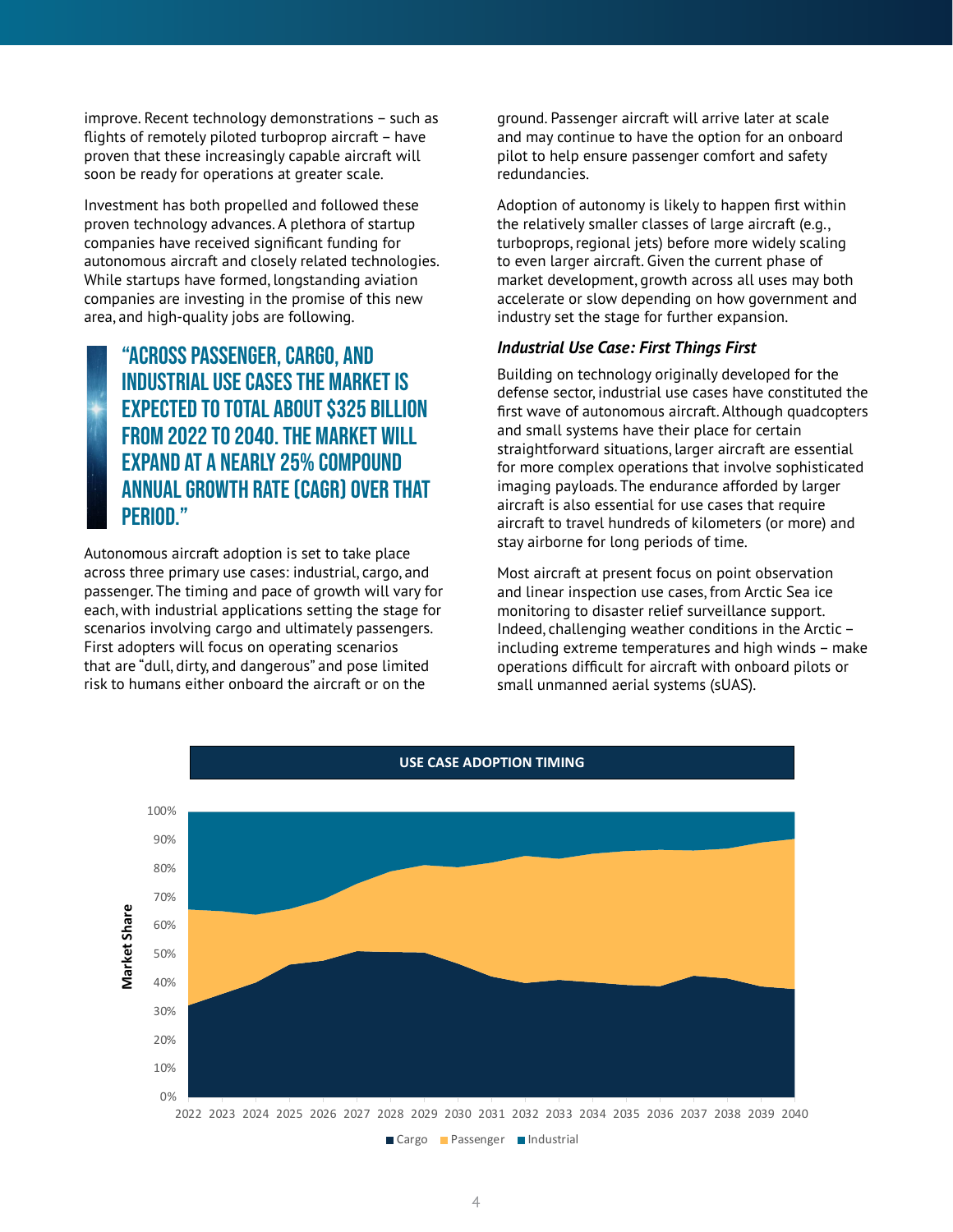

Future use cases will move beyond the surveillance applications that have characterized the market up until now. The next generation of aircraft are poised to engage in operations such as forest fire response, aerial applications for agriculture, and on-the-move telecommunications infrastructure. These use cases are well suited for autonomous aircraft and do not face substitution risk from smaller, less expensive UAS.

Utilizing larger autonomous aircraft for these new use cases provides significant benefits. Aircraft with onboard pilots may be teamed with autonomous aircraft that provide a distributed support function. In this scenario, forest fire responses will not be hampered by availability of onsite pilots or the need to transport them to or house them in a remote location.

Likewise, utilizing autonomous aircraft for agricultural aerial applications offers significant potential gains. With more frequent crop monitoring and treatment, farmers can better identify issues and manage them efficiently.

Autonomous aircraft are also essential for longerendurance multi-day use cases – such as providing a telecom "hot spot" – for which smaller aircraft do not have comparable capabilities. In these cases, the aircraft can provide broadband access to underserved populations or offer connectivity in the aftermath of a natural disaster.

"The next generation of aircraft **ARE POISED TO ENGAGE IN OPERATIONS** such as forest fire response, aerial applications for agriculture, and on-the-move telecommunications infrastructure. "

#### *Cargo Use Case: Carrying Weight*

While the notion of using autonomous aircraft for cargo delivery is not a new one, meaningful technology advances are widening the realm of what is possible. The idea of small delivery systems that have captured public imagination in recent years – think miniature aircraft delivering pizzas to doorsteps – are only one part of what ultimately can be achieved in this sector. Complementing this "last mile" delivery, larger aircraft offer transformational promise that will appreciably impact daily lives and broader economic activities.

Autonomous aircraft are particularly well suited for the cargo use case. From a practical standpoint, the cargo use case will precede passenger aircraft given the inherently reduced risks of carrying goods only. By operating over unpopulated areas such as over water or rural land, those risks will be mitigated even further.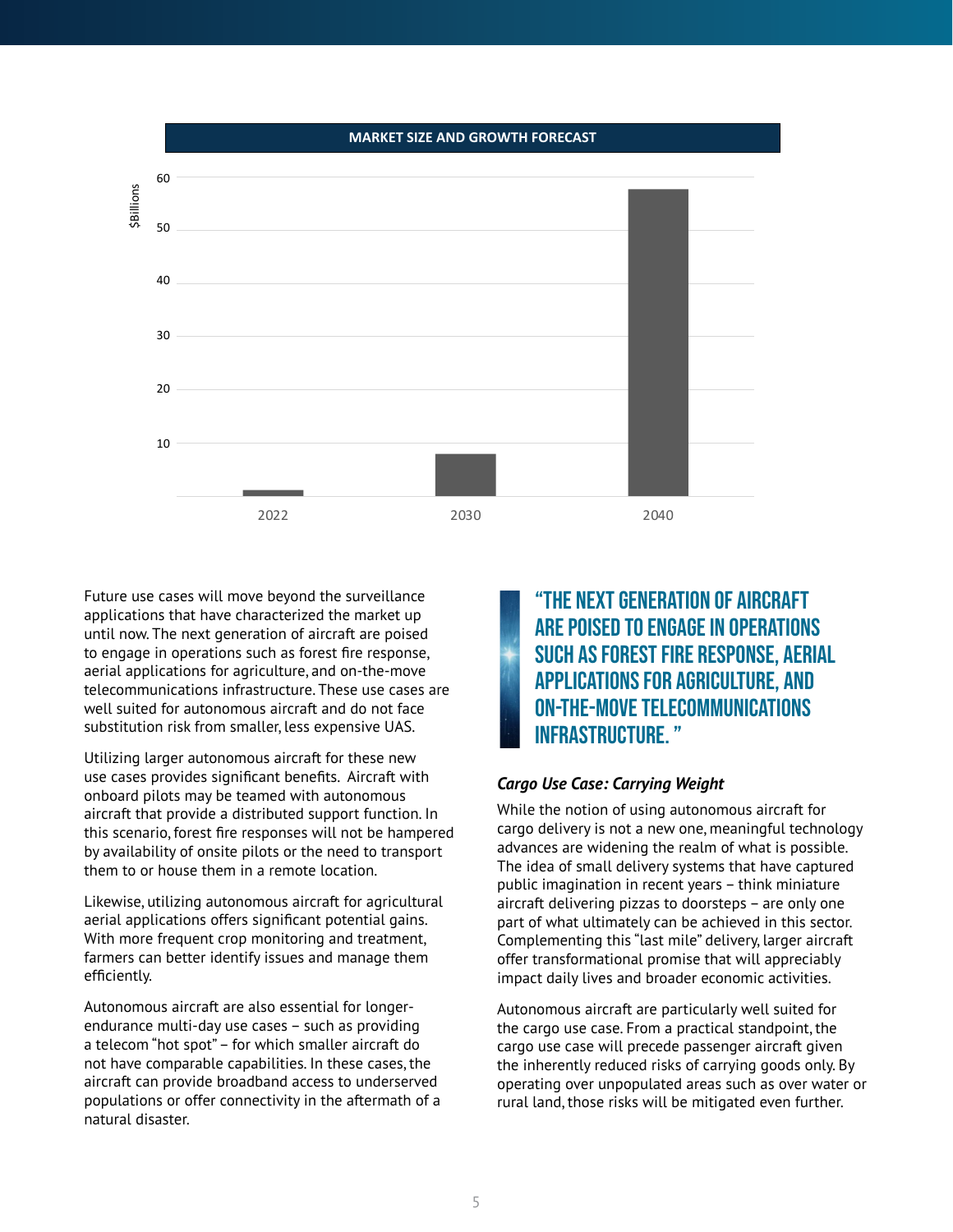The benefit to cargo is also supported by substantial growth in e-commerce. Autonomous aircraft enable increased transportation of goods and can further accelerate economic activity by unlocking new logistics paradigms that meet growing consumer and business demand.

Early cargo use cases will feature both replacements and augmentation of existing small cargo aircraft as well as new Advanced Air Mobility (AAM) aircraft. Together, these new aircraft will meet already growing demand for cargo mobility and help create new market expansion – including in underserved areas – that is made possible by expanding route capacity, options, and flexibility.

Larger narrowbody and widebody aircraft are positioned to expand on these successes. Transoceanic flights of remotely piloted aircraft, for instance, pose relatively limited risks compared to operations over densely populated areas. These routes are especially important for shipments of e-commerce packages, as well as high value and/or time sensitive deliveries.

Ongoing research, development, prototyping, and demonstrations support the rapidly growing trajectory of autonomous cargo aircraft. The promise of these aircraft is already drawing public interest from the package delivery service sector. U.S.-based stakeholders are not alone in these efforts, as developments are also taking place in other countries across the globe.

#### *Passenger Use Case: Over the Horizon*

While industrial and cargo missions may provide more near-term opportunity to mature and implement advanced autonomous capabilities, the longterm upside available in the passenger domain has generated tremendous interest from industry, government, and investor stakeholders. Since 2018, over \$4 billion has been invested in the AAM domain, where over 150 manufacturers are looking to transform 2-6 seat passenger transportation within both congested urban environments as well as between underserved intercity markets.

Revolutionary electric propulsion systems powering these aircraft promise significant operational savings relative to helicopters and other small passenger aircraft, thereby helping stimulate new demand for short-haul passenger trips. Yet autonomous flight capabilities will play a critical role in allowing AAM to scale and serve a broad cross-section of urban and suburban communities. Furthermore, the lessons learned from initially applying autonomous technology to AAM missions will support eventual implementation

of greater automation on larger commercial air transport aircraft.

The roadmap for future autonomous passenger aircraft begins with greater levels of task automation that can enable safe, single-pilot operations in the AAM domain. Transferring greater decision-support and flight control authority to the avionics will also likely enable a more streamlined training process that promotes a more robust supply of pilots.

As operators, manufacturers, regulators, and the public become more comfortable with single-pilot flight success for AAM missions and observe zero on-board pilot milestones achieved in industrial and cargo domains, further progress is expected in two ways. First, the graduation of single-pilot operations from small, non-commercial aircraft to larger passenger and cargo aircraft. This is expected to begin in the mid-2030s for regional-sized aircraft and move to larger aircraft classes, thereafter, helping airlines expand and optimize route networks. The second progression is the evolution from one to zero on-board pilots, beginning with select, lower risk AAM missions. Human operators will still be essential, but serve in a new, highly critical oversight role that ensures that AAM operations can safely scale to unprecedented levels.

#### **Impacting the Economy, Jobs, and Society**

Autonomous aircraft market growth and technology achievements will lead to myriad economic and social benefits. High quality jobs and consumer choice are just some of these benefits to society. In the end, the next chapter of American aviation and technology leadership will make these advances possible.

Autonomous aircraft are projected to directly lead to nearly 100,000 jobs in 2040, highlighting that there is nothing truly "unmanned" about them. With autonomous aircraft, people do not go away, but what they are doing – and where it takes place – can change.

Additional economic activity that is generated because of this growth will lead to the creation of many other jobs. These jobs have the potential to broadly stretch across the country, from development and manufacturing facilitates to remote piloting and operations centers.

The multitude of jobs to be created will bring forward the best of America's aviation, technology, and service industries. On the front end of development, aerospace engineers are crucial to designing aircraft and ensuring that visions become reality. Highly skilled and trained pilots will continue to operate aircraft, either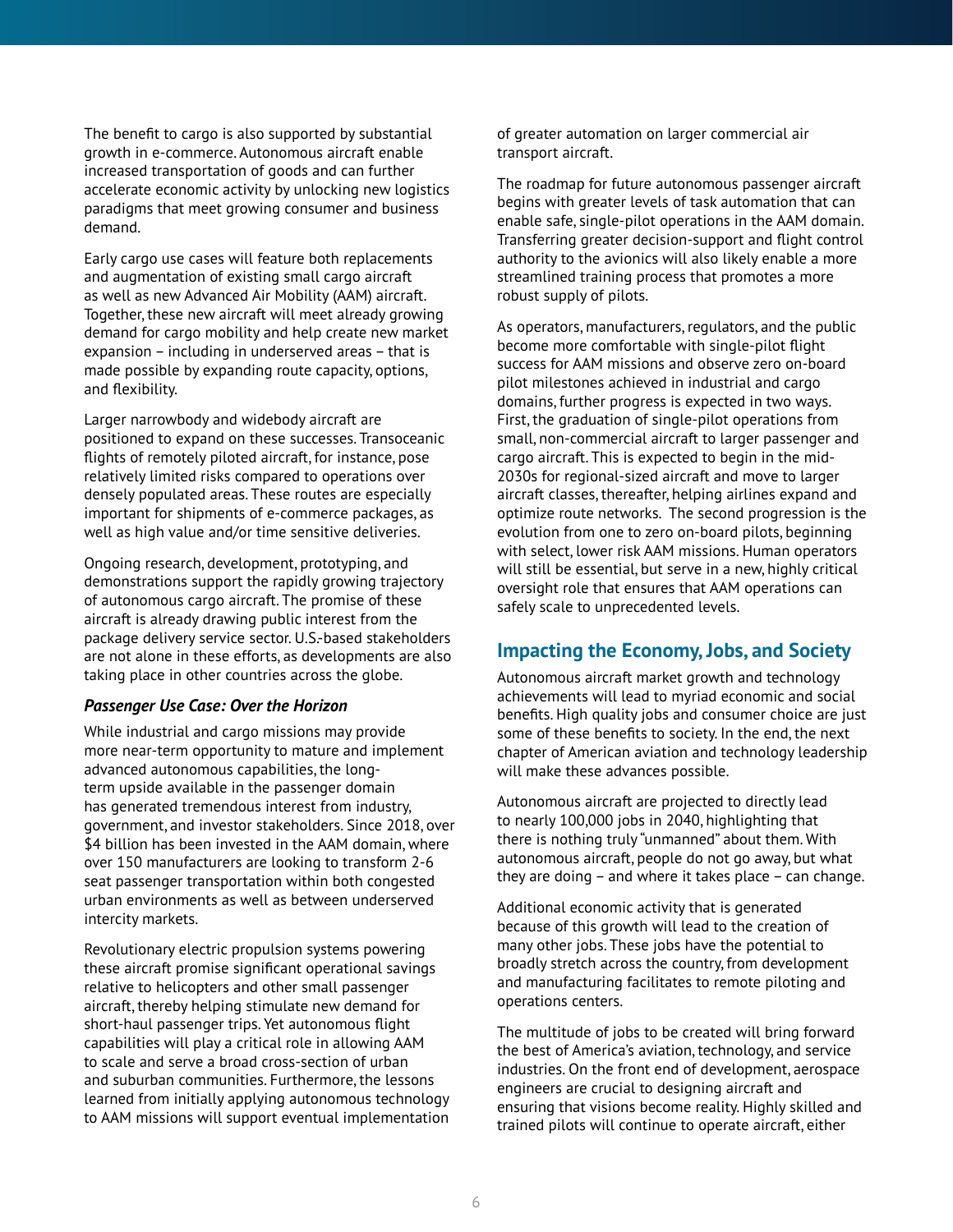"Autonomous aircraft market growth and technology achievements will lead to myriad economic and social benefits. High quality jobs and consumer choice are just some of these benefits to society. "

onboard or in a remote setting. Software developers and engineers are needed in far greater numbers to ensure that artificial intelligence algorithms are properly trained and applied. And on a day-to-day basis, people on the ground – including logisticians, support personnel, and others – are critical to ensuring success of the overall enterprise.

Beyond jobs, autonomous aircraft offer broader potential benefits to society. These include environmental benefits, such as reduced CO2 emissions for those aircraft that include some form of electric propulsion. National security benefits can be gained by ensuring that leadership in this sector remains entrenched in the United States. And quality of life will improve for consumers that are afforded an increasing degree of flexibility and choice, enabled by more options for efficient air transport.

Although autonomous aircraft offer significant promise, their growth and associated benefits are not destinies. Potentially impactful – but not prohibitive – barriers need to be recognized and averted to ensure that **Figure 5: Jobs Impact** growth potential is fully realized. These include but are not limited to: availability of spectrum for aircraft communications and control data links, building technology advances related to artificial intelligence

and trust in greater autonomy, and ensuring adequate infrastructure.

By proactively addressing potential barriers, autonomous aircraft stakeholders will be better positioned to establish a strong foundation for sustained growth. While there are several potential pitfalls, the single largest barrier to market growth is inaction related to policy, regulations, and infrastructure investments.

Overcoming these potential challenges can be done but will require strategic focus, government and industry investment, and adequate regulations. With these foundational elements in place, the market will be in an enhanced position to thrive and achieve its transformational potential.

#### **Recommendations**

Given the advances that have occurred in recent years the charge now is to go beyond thinking bigger about autonomous aircraft. Significant technological and regulatory changes have taken place, to the credit of innovators in government and industry. With the foundation in place, now is the time to act at a strategic level with unity, conviction, and precision. By doing so, autonomous aircraft stakeholders can better ensure that market growth advances and is rooted in strong linkages between national vision, technology and infrastructure investments, and sensible policies.

#### **Recommendation 1**: **Build a comprehensive national policy and regulatory map that prioritizes U.S. leadership in automation and autonomy in aviation**

The development of a unified national policy and regulatory map for autonomous aircraft is the next step



#### **PROJECTED DIRECT EMPLOYMENT, 2025 and 2040 EXAMPLE JOB POSITIONS**

- Aerospace Engineers
- Logisticians and Ground Support
- Operations and Maintenance
- Manufacturing
- Remote Pilots
- RF Engineers
- Services and Support Professionals
- Software Engineers and Developers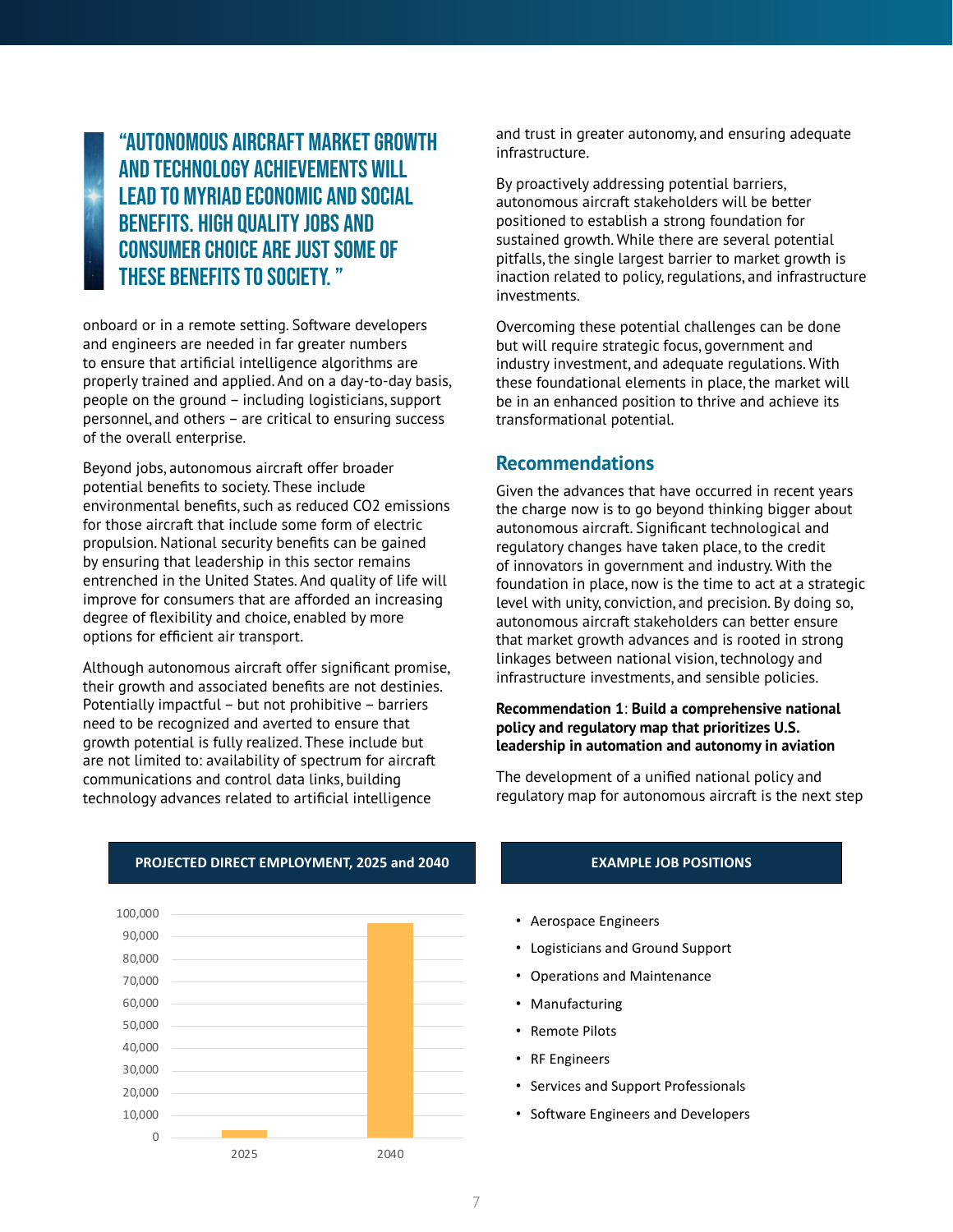that can further drive technological development and market activity. Taking action is essential to ensuring that all stakeholders share an understanding of the market's end state, as well as the technology, infrastructure, and policy steps needed to get there. Establishing this policy and regulatory map can also help ensure unified understanding of key upcoming technology milestones, as well as conceptions of autonomy and automation. These efforts would further place autonomy for aircraft in a holistic context that ensures investments and regulations are most effectively developed.

The policy and regulatory map may consider elements such as, but not necessarily limited to:

- » Holistic and comprehensive government coordination to promote and streamline regulations that facilitate the safety and security of autonomous technology
- » Establish public-private partnerships to leverage innovation in both industry and government to enable novel aircraft designs, facilitate transformative operation, and enable investment in infrastructure and other sectors

Building such a map requires a comprehensive approach to include state and local entities, federal agencies, academia, non-profit organizations, operators, and the private sector. Stakeholder representation from this wide range of groups ensures that multiple perspectives are brought to the table and will help to further reinforce the benefits of public and private sector cooperation. Indeed, at this stage in the market's development, more cooperation and greater partnership will benefit all stakeholders who seek to drive progress.

Importantly, a national policy and regulatory map for autonomous aircraft need not be a static document but rather the product of living, evolving dialogue that changes at the speed of technology and use case developments. Given the rate of technology change, it will be essential to ensure that any map is the result of recurring engagement and not a one-time process that reflects only a snapshot of time.

#### **Recommendation 2: Invest in key infrastructure and technology development areas that accelerate innovation in all of aviation**

The aviation ecosystem has always benefited from significant government investments in infrastructure, such as airports and airways, and further investments will be needed to fully realize the benefits of large autonomous aircraft. Although many required pieces are in place today (or are moving in the right direction), there are additional areas that can benefit from further scaling. Some areas of investment include:

- » Aircraft charging infrastructure to enable electric aviation, which is critical to sustainable scaling of many AAM concepts
- » On and off-airport vertiports to enable the rapid movement of people and goods at scale
- » Low altitude airspace surveillance to support the safe integration of more aircraft into the existing national airspace system
- » Alternative Position, Navigation, and Timing (PNT) solutions to augment GPS, especially at low altitudes and in metropolitan environments
- » Enhancements to the National Airspace System to enable digital integration with the existing Air Traffic Management system, especially as it pertains to voice communications

In tandem with infrastructure, onboard technology advances are also critical to expanding the market. Many elements are already in place, especially related to remotely piloted aircraft. However, especially as aircraft move towards greater degrees of autonomy, there are technologies that will benefit from further development. These include onboard processing, artificial intelligence algorithm development and enabling fully digital, nonvoice communications.

#### **Recommendation 3: Develop performance-based regulations that facilitate innovation while ensuring safety and security**

Sensible policies are crucial for safety and progress, as well as ensuring public trust and acceptance of autonomous aircraft; however, aviation is a highly regulated space and the ecosystem needs regulations that provide clarity and guidance in order for investments to have immediate impact. In the near-term there are three broad areas that can serve as the focus of ongoing regulatory activities.

Ensuring reliable spectrum is a crucial foundation, and protecting aviation C-Band access for Control and Non-Payload Communications (CNPC) and promoting its use through operating rules is a central part of this. Ensuring a portion of C-Band spectrum for autonomous aircraft usage is a critical step toward ensuring safe operations in the national airspace.

Beyond spectrum, it is important to consider other policy stepping-stones and how to most effectively build on those that are in place today. This can include critical technologies like Detect and Avoid (DAA), which will ensure that safety is maintained as more automated and autonomous aircraft enter our skies. Several advisory committees have made recommendations to the FAA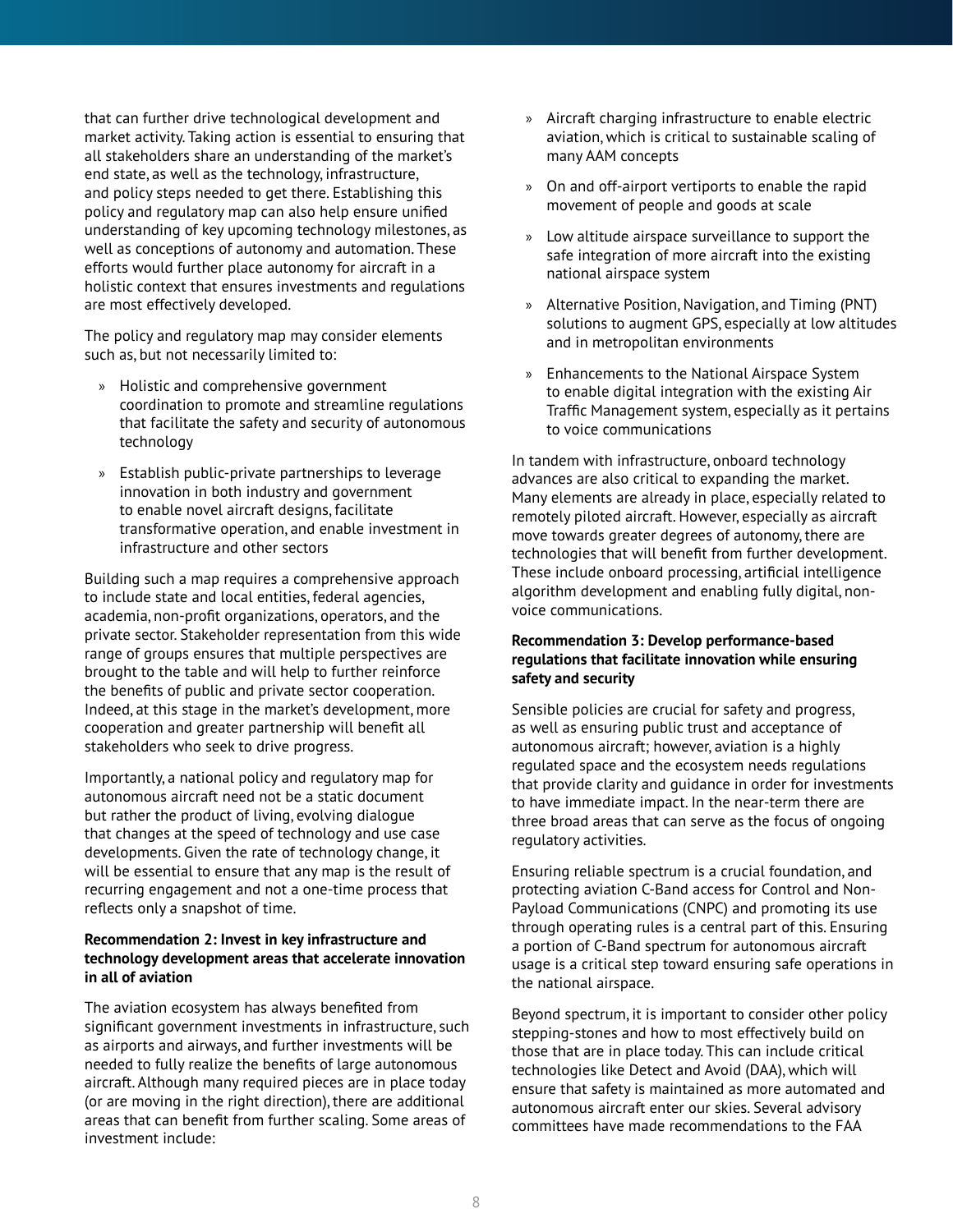on how regulations can be amended to enable DAA capability and several standards development organizations have published performance-based standards that the FAA can adopt.

Recognizing the speed at which autonomous capabilities change, in some cases additional performance-based rule development and implementation will be needed. These rules need not be prescriptive, but they can rather focus on outcomes that enable the market to scale most effectively.

#### **Closing Thoughts**

Autonomy is not a luxury or a choice. It is an essential capability needed for a changing world in which people require augmentation to drive growth and keep pace with demand. Many of the technology pieces are in place today, but unity of vision is needed to drive the right future investments and policy. With those elements in place, the market is poised to build on recent growth and establish a strong foundation for long-term expansion, job creation, and enduring American leadership.

The vision has been cast, the gaps have been identified, now the U.S. government needs to embrace a future where higher levels of automation and autonomy in aviation bring enhanced safety, high-quality jobs, and the movement of goods and people that will accelerate economic growth. This policy prioritization will bring focus to the various parts of the government that need to act to enable and promote safe and secure innovation in aviation.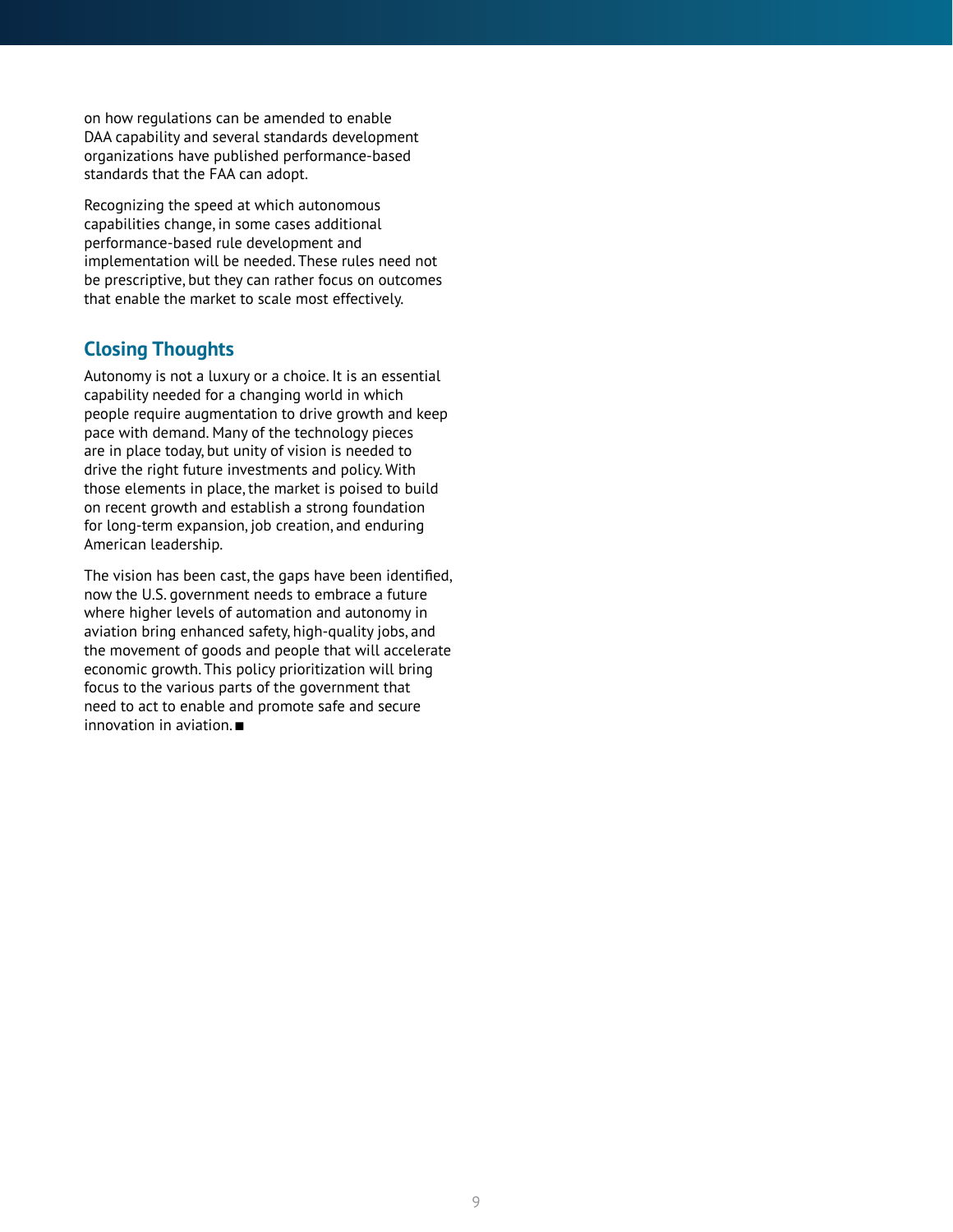# **About the Authors**



Josh Pavluk is a Senior Director at Avascent and specializes in the commercial and government autonomous systems sector, with expertise ranging from underwater vehicles to high altitude aircraft. Supporting strategic and M&A objectives, Josh brings insights into global market trends, growth opportunities, and technology dynamics.



Jay Carmel is a Senior Director at Avascent and co-leads the Civil Aerospace consulting practice group. He supports manufacturers, service providers, and financial sponsors with strategic growth planning, technology roadmapping, and M&A due diligence in the commercial air transport, advanced air mobility (AAM), and business / general aviation end-markets.



Karina Perez is the Director for Unmanned and Emerging Aviation Technologies at the Aerospace Industries Association. In this role, she works with AIA's members regarding Unmanned Aircraft Systems, Urban Mobility, and Spectrum among other areas, and works to find industry consensus on complex issues facing the aviation industry. Outside AIA, Karina Co-Founded the Zed Factor Fellowship, an organization focused on providing internships to underrepresented communities in the aerospace industry. Karina holds a B.A. in Political Science, Public Policy and Management from California State University, Northridge



Leslie Riegle is responsible for AIA's civil aviation policy matters, especially activity related to technical regulatory issues and aviation safety. She has experience guiding our members through complex environmental issues, and handling emerging technologies/new entrants. Riegle also has prior experience in legislative and regulatory matters at the American Association of Airport Executives (AAAE) and Arnold & Porter LLP, and was a senior consultant at Eclat Consulting.